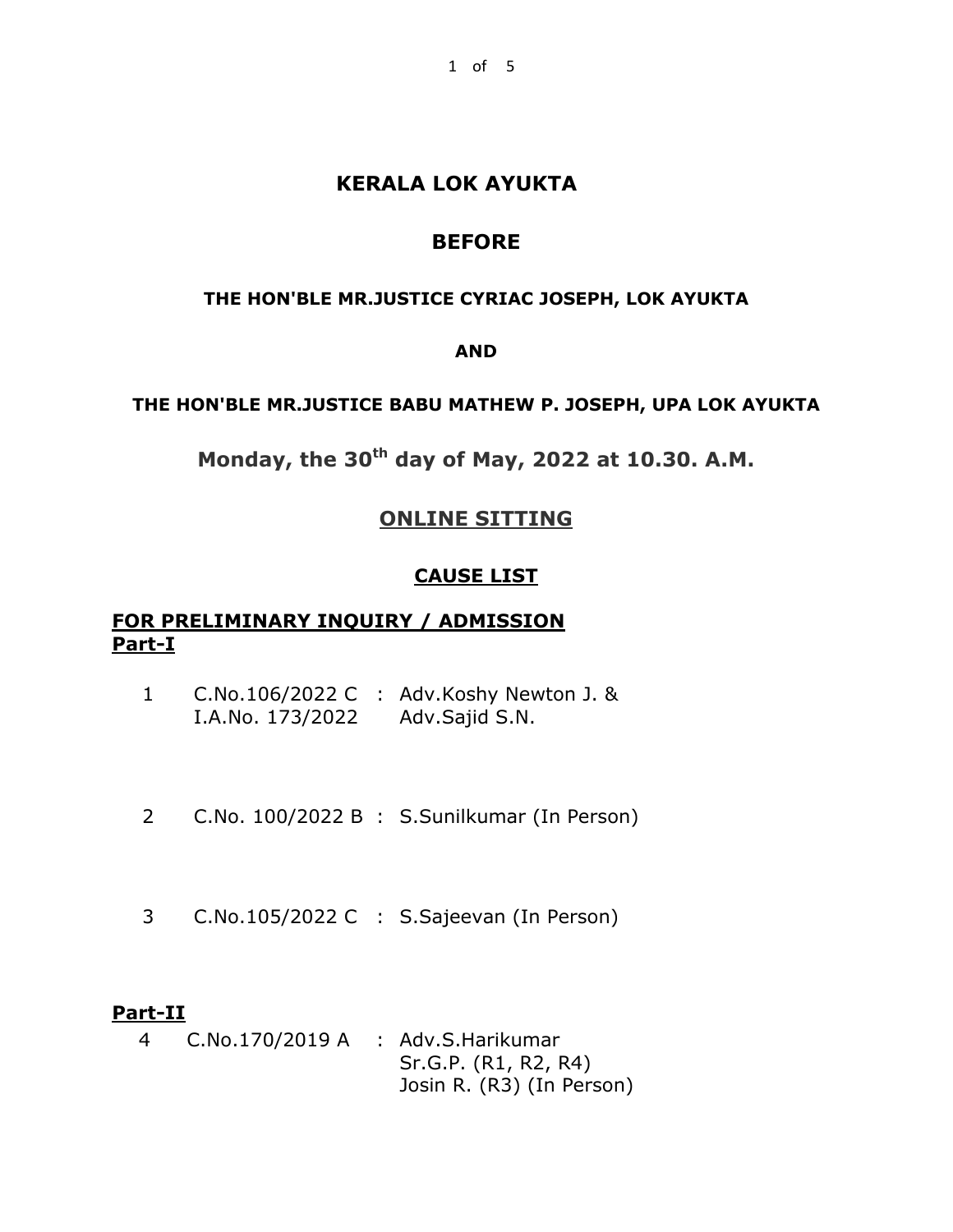5 C.No.1026/2019 C : Adv.K.S.Sreekumar & Adv.M.Vasanthakumaran Nair

#### **FOR RETURN OF NOTICE/ APPEARANCE**

6 C.No. 40/2022 D : Adv.V.P. Vipinkumar I.A.No. 74/2022

## **PLEADINGS**

- 7 C.No.1073/2015 D : Adv.Sunil Nair Palakkat Sr.G.P (R1, R2) Adv.P.Sreekumar, SC for Kerala University of Health Science (R3) Adv.Anil D.Kartha (R4, R5, R6) Adv.John Zacharia (R9)
- 8 C.No.149/2021 C : Adv.Vakkom D.Sajeev

## **FOR ACTION TAKEN REPORT/COMPLIANCE REPORT**

9 C.No.117/2019 D I.A.No.317/2019 I.A.No.318/2019 I.A.No. 33/2021 I.A.No. 127/2022 I.A.No. 128/2022 : Philips Jacob V.M. (In Person) Sr.G.P.(R1 to R3)

## **FOR STEPS/EVIDENCE**

10 C. No.1496/2014 B : Y. Sam (In Person) IA. No.726/2019 I.A.No.29/2021 Sr. G. P. (R1, R3, R4, R5 & R9) Adv. Shammy.G.S. (R2) Adv. R. S. Mohanan Nair (R6 to R8 & R11) Adv. B. Vasudevan Nair (R10)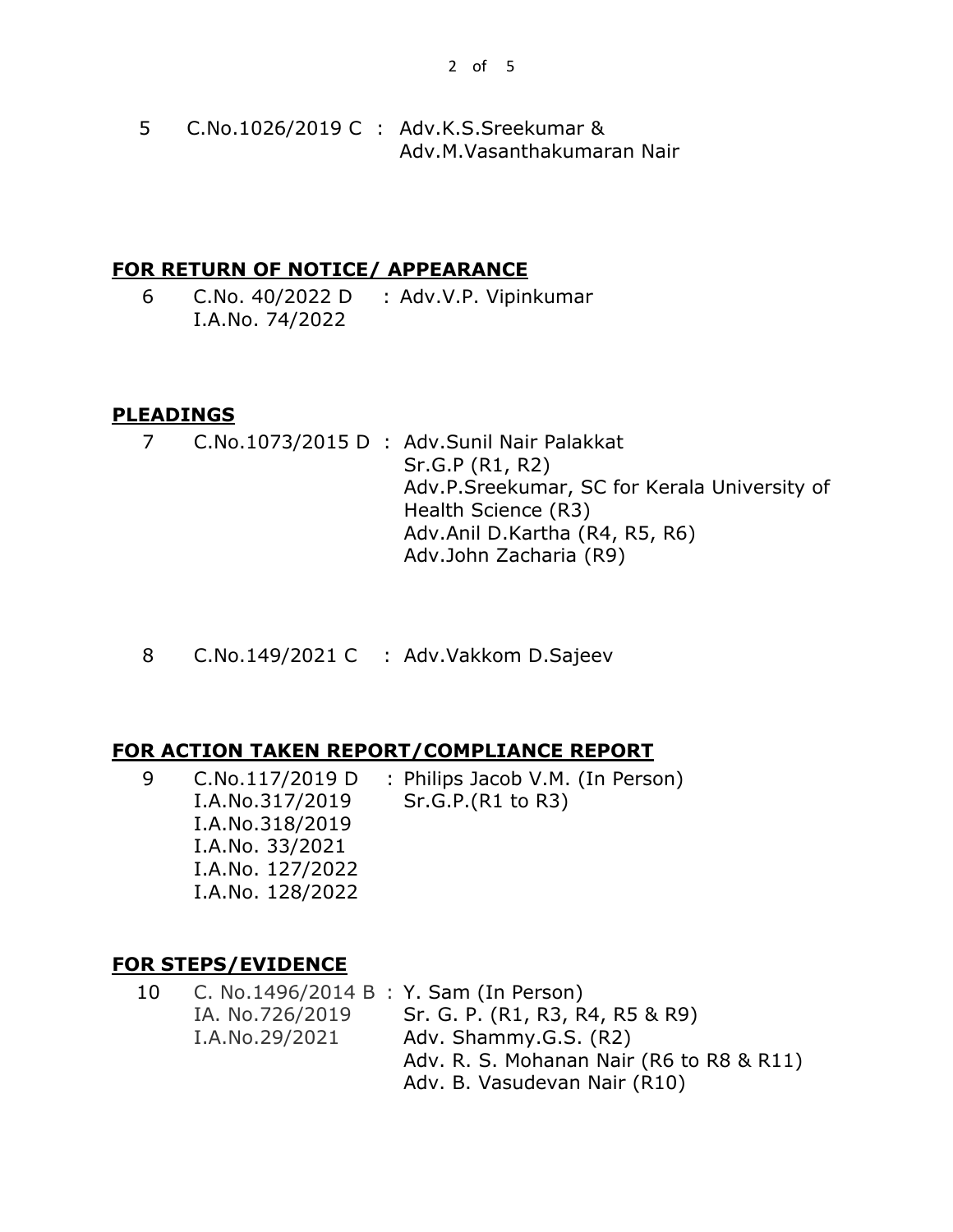## **FOR DISPOSAL**

11 C. No.25/2013 C : Adv.Avaneesh.V.N/ Sr.G.P. (R1 to R6)

## **C/W**

12 C.No.325/2015 A : Adv. Avaneesh.V.N/ Sr. G.P. (R1 to R8)

## **FOR HEARING ON MAINTAINABILITY**

| 13 | C.No.894/2013 B | : Adv.R.Ajayakumar           |  |  |
|----|-----------------|------------------------------|--|--|
|    | I.A.No.736/2016 | Sr.G.P. (R1, R2, R4)         |  |  |
|    |                 | B.Madhu (R3) (In Person)     |  |  |
|    |                 | Adv.G.Sreekumaran (R5)       |  |  |
|    |                 | V.Rajappan (R6) (In Person)  |  |  |
|    |                 | Adv.K.Radhakrishnan (R7, R8) |  |  |

## **FOR HEARING ON COMPLAINT**

| 14 |  | C.No.1298/2015 B : Adv.Shaijan Joseph/ |
|----|--|----------------------------------------|
|    |  | Sr.G.P. (R1, R2)                       |

- 15 C.No.1163/2016 A : Adv.P.K.Suresh Babu/ Sr.G.P.(R1, R3,R5) Adv.E.R.Suresh (R2) Manoj.G.Nair,Village Officer, Nenmanikara (R3) (In Person) Adv. Rajith Davis Attathara (R4)
- 16 C.No.126/2019 A : Adv.N.S.Lal Sr.G.P. (R1) Adv.N.R.Sureshkumar (R2)

**Google Meet Link :- <https://meet.google.com/jaf-giat-cqk>**

\*\*\*\*\*\*\*\*\*\*\*\*\*\*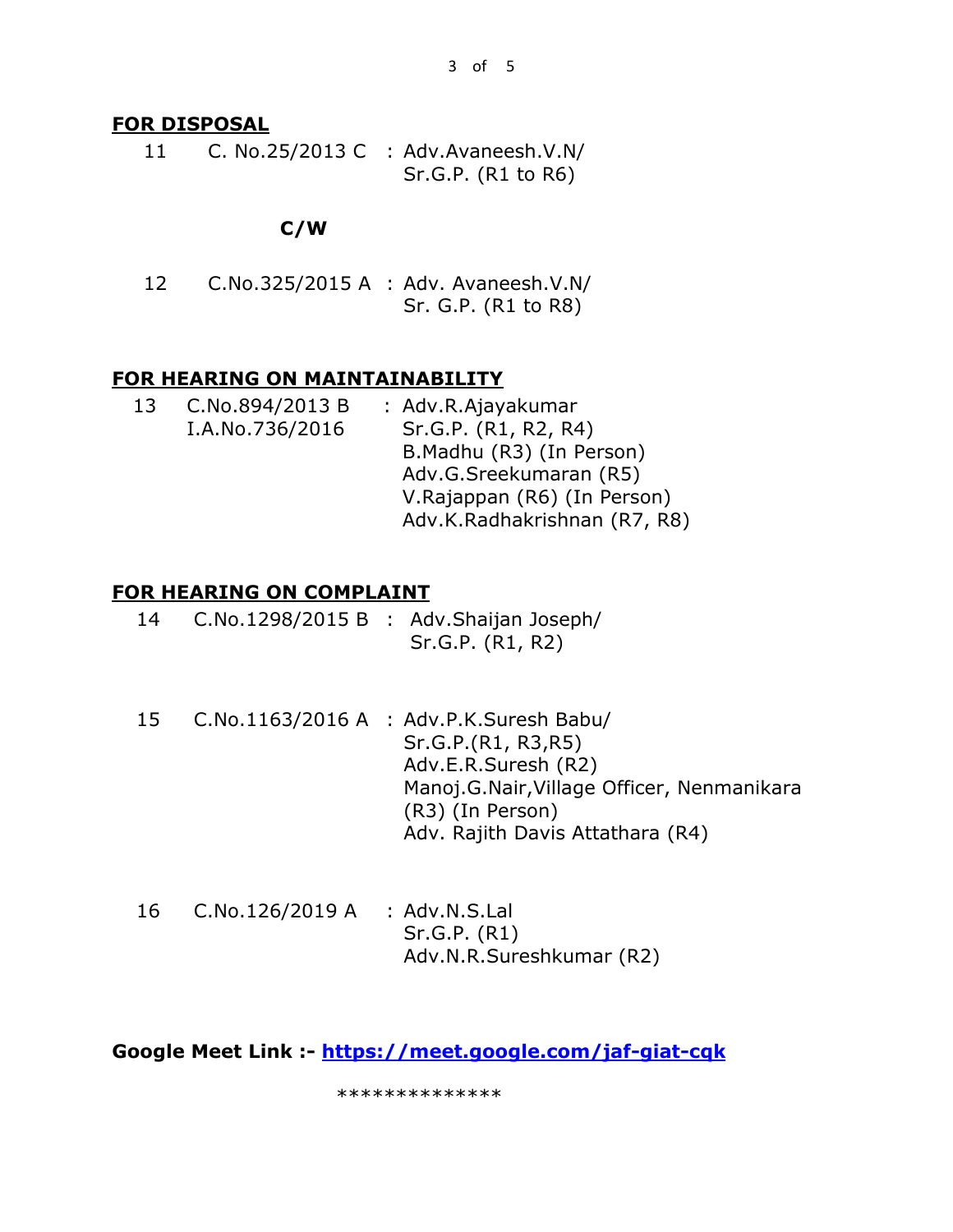#### **KERALA LOK AYUKTA**

#### **BEFORE**

# **THE HON'BLE MR.JUSTICE HARUN-UL-RASHID, UPA LOK AYUKTA**

# **Monday, the 30th day of May, 2022 at 10.30. A.M.**

#### **ONLINE SITTING**

#### **CAUSE LIST**

#### **FOR PRELIMINARY INQUIRY / ADMISSION**

#### **Part-I**

- 1 C.No. 107/2022 C : Adv.Jithu S. Babu I.A.No. 174/2022
- 2 C.No. 108/2022 C : Adv.Jithu S. Babu I.A.No. 175/2022

#### **RETURN OF NOTICE/APPEARANCE**

3 C.No.70/2022 C : Adv.C.Subramanya Pillai Adv.Kallambalam S. Sreekumar (R)

#### **PLEADINGS**

- 4 C.No.160/2021 D : Adv.Rajeev T.A. Sr.GP (R2 to R4) Adv.B.Vasudevan Nair (R1)
- 5 C.No. 212/2021 B : Adv.C.Subramanya Pillai Adv.Kallambalam S.Sreekumar, KSFE (R)